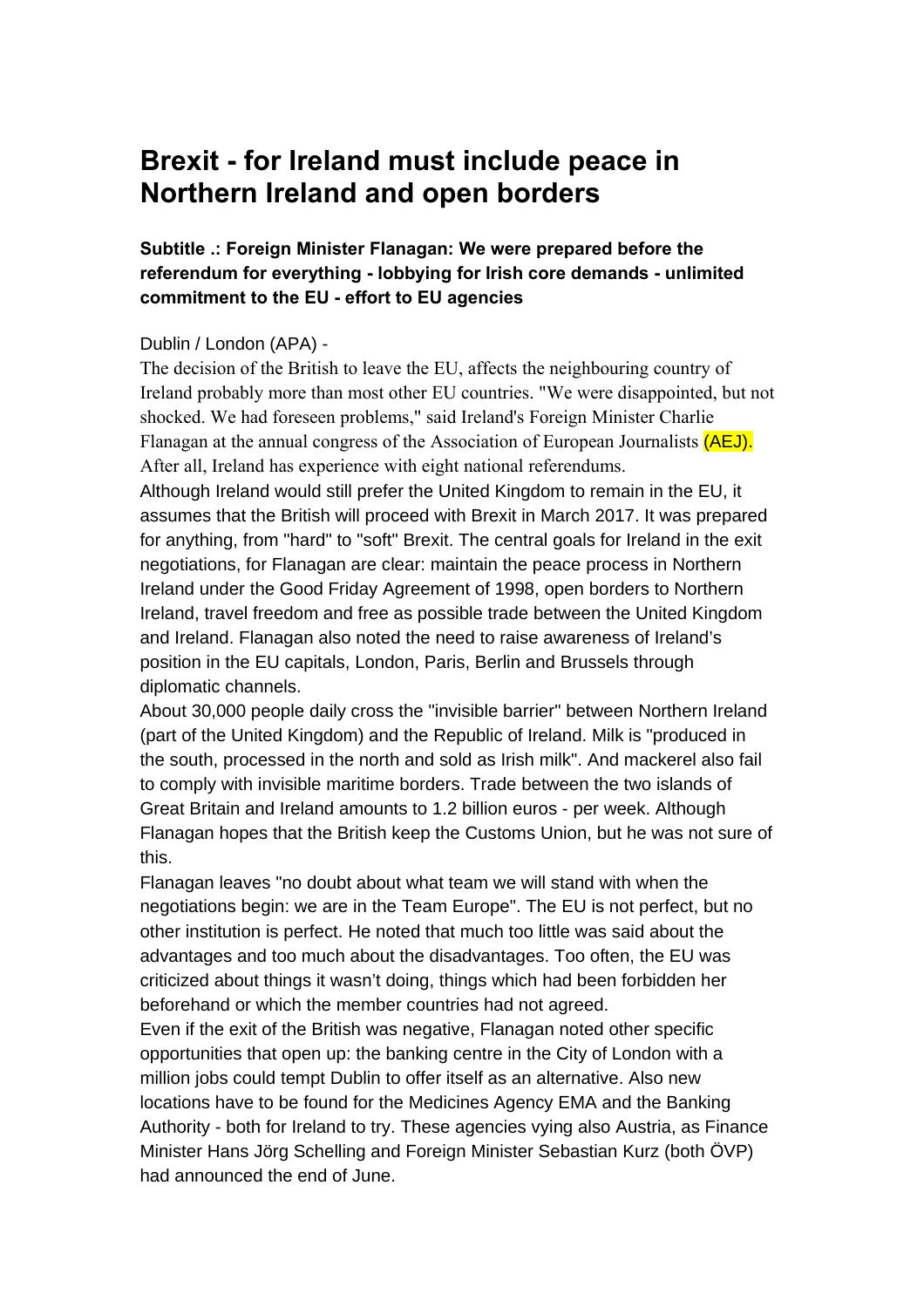# **EU Task Force fighting against Russian propaganda**

### **Subtitle .: EU media have taken over 2,000 false stories in the previous year - the focus of Russia's "disinformation" went from Syria and Ukraine via Turkey now to Germany and Merkel**

The EU has its own unit, the Russian propaganda and misinformation exposes and refutes specifically for one year. Your English-Russian held website will not only inform Russians, but to inform people in the West. For the past year alone the East StratCom Task Force found 2,000 items in EU media, which were based on false Russian propaganda.

The easiest to debunk are stories on the known channels such as the tv channel Russia Today, about Sputnik or national media. More problematic are "dark networks" with "pseudo-NGOs" and "pseudo-think tanks", really bad "Troll networks" that are based within the EU psycho-terror, said a member of currently eleven East StratCom at the **AEJ** annual Congress in Kilkenny Ireland. One must also not be restrained in describint the activity as propaganda. Because the Russian government is still very committed, by financing "disinformation channels", giving them weekly instructions on what to write, and from whom they quote and there are even penalties to enforce strict compliance with the guidelines. Even in the military doctrine it is clearly stated that destabilizing propaganda and false facts can be used and that cameras, video and Internet were "a weapon".

The range of disinformation is very large – a rich of historical revisionism about conspiracy theories, denial of facts ( "There are no Russian troops in Ukraine"), threats and lies to absurd allegations. For example the EU has been accused within a week, that they would legalize pedophilia, incest, necrophilia and cannibalism.

Control is visible again: around the anti-Turkish propaganda that began after the shooting down of a Russian fighter plane over Syria and was instantly stopped after Turklish President Recep Tayyip Erdogan and Russia's Vladimir Putin met and reconciled their differences.

Since January, the negative propaganda has turned against the EU, in particular Germany. And the most targeted person was German Chancellor Angela Merkel. Through the propaganda Russia can detract from developments at home on the one hand, while on the other hand trying to denigrate the West. That is already noticeable with a Russian accusation that a German-Russian had been raped in Germany, which in Germany could bring 12,000 people to the streets - and politicians in Russia continue to use the rape accusation as a fact, although it has proven to have never existed.

East Stratcom has two weekly publications on false stories out of Russia ( [https://euvsdisinfo.eu](https://euvsdisinfo.eu/) ) including in the latest edition an Austrian case: Russian